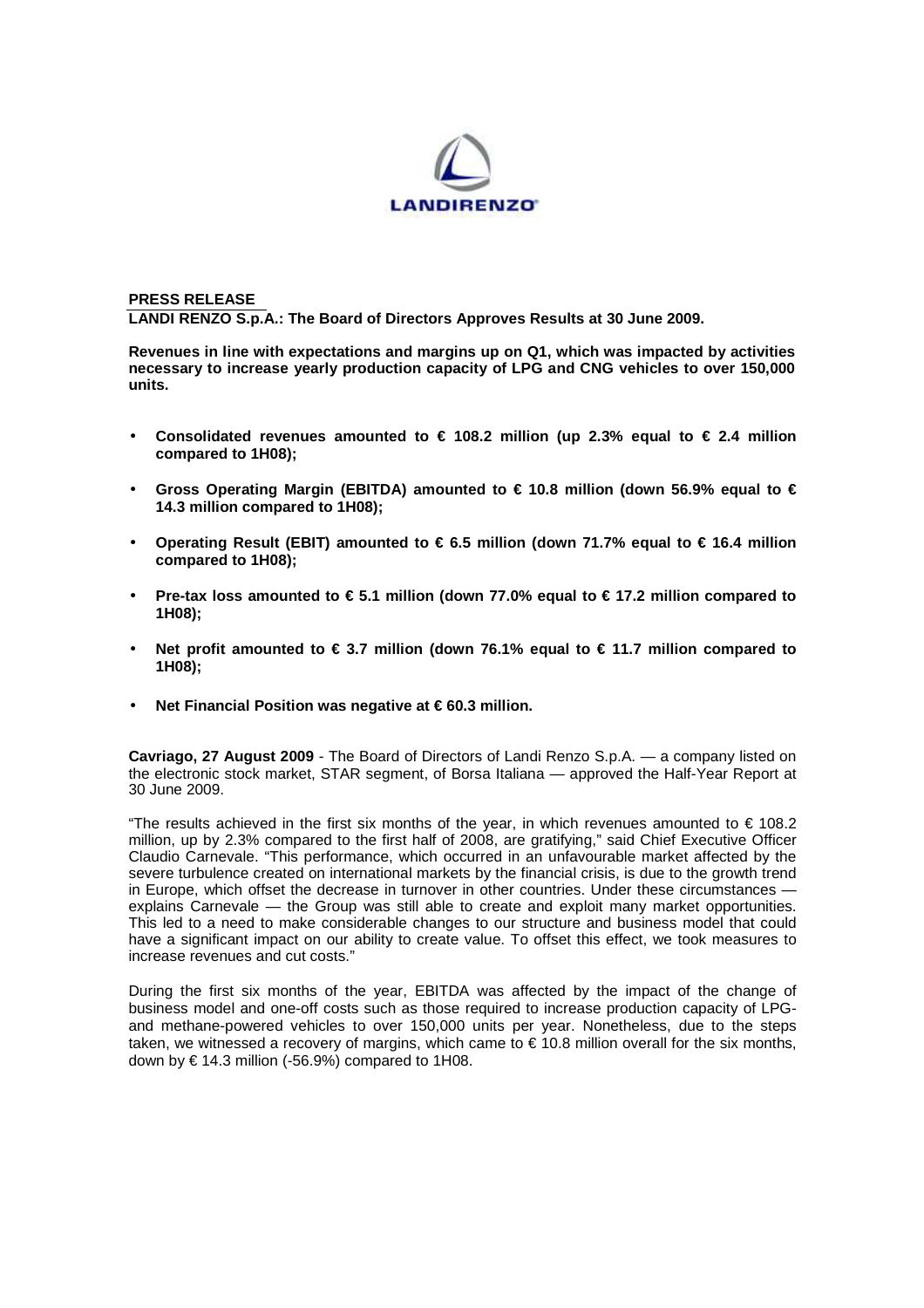

In the first half of 2009, Group EBIT amounted to €6.5 million, down by € 16.4 million (-71.7%) compared to 1H08. Pre-tax profit amounted to  $\in$  5.1 million, down by  $\in$  17.2 million (-77.0%) compared to 1H08.

The Group's net profit amounted to  $\in$  3.7 million in the first six months of 2009, down by  $\in$  11.7 million (-76.1%) compared to 1H08.

## **Revenue Performance**

Total Group's consolidated revenues reached € 108.2 million at 30 June 2009. Sales of LPG systems went from  $\epsilon$  53.6 million to  $\epsilon$  80.1 million, up 49.3%, whereas sales of CNG systems went from  $\epsilon$  49.1 million to  $\epsilon$  26.6 million, down by 45.7%.

Breaking down revenues by geographical area, in the first half of 2009 the Group earned 51.0% of its consolidated revenues outside Italy. The Italian market expanded by 51.6% during the reporting period. Said increase was driven by the rise in sales of installed LPG injection systems, particularly through the OEM channel.

It should also be noted that official figures indicate that the Group has increased its share of the LPG testing segment in Italy at 30 June 2009 to 43.6% (compared to 35.8% at 30 June 2008). Revenues increased 18.1% in Europe compared 1H08, buoyed by the strong performance of sales on Eastern European markets.

In the remaining areas, there was an improvement in the "Rest of World" region, driven in particular by India, China, Algeria and Bangladesh. South America showed signs of recovery in the second quarter as compared to the first quarter of the year.

## **Margin Performance**

EBITDA for the six months was  $\in$  10.8 million, compared to  $\in$  25.2 million in 1H08.

Efficiency-boosting measures taken by the Group allowed it to contrast the decline in profitability that resulted from the change in the mix of products/services and the ensuing one-off costs.

The factors cited above had a cascade effect on other margin items, such as EBIT and net profit.

## **Financial Position**

The net financial position at 30 June 2009 was negative at  $\epsilon$  60.3 million compared to a negative net financial position of € 42.7 million at 31 March 2009, mainly due to the increase in working capital and dividends payment.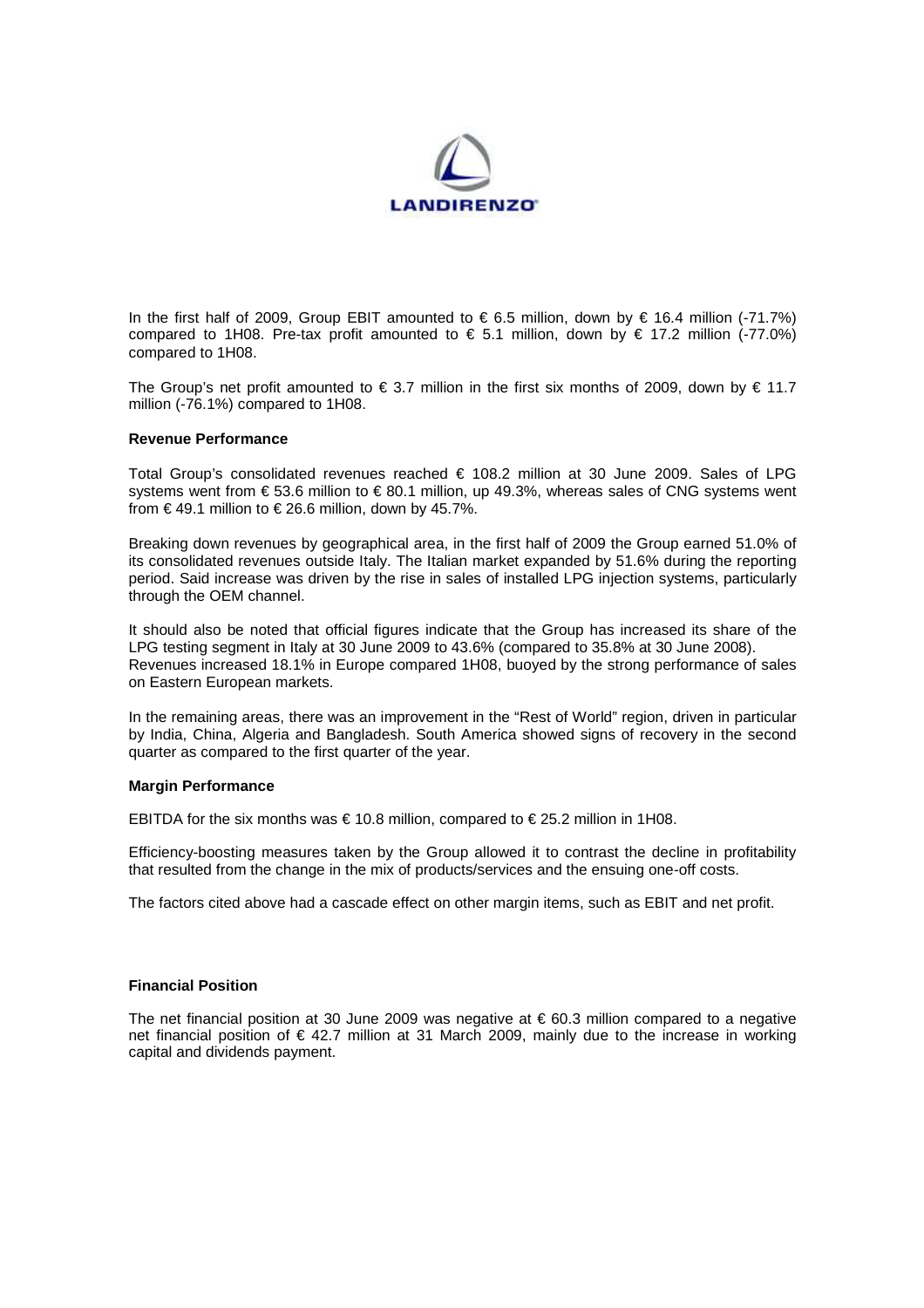

## **Possible future trend in operations**

As a consequence of the first half of the year business trend and thanks to the implementation of increasing revenues and decreasing cost activities, based on the available information, the possible trend for operations will be described. Revenues in 2009 are currently expected to come to approximately € 250 million, in line with the initial growth projections. Margins, on the other hand should return to the Group's typical historical levels by year-end, although the effect of the margins reported in the first quarter, when the foundation for the sustainability of the new business model was settled, will mean that 2009 EBITDA will be about € 40 million, lower than the challenging target expected at the beginning of the year.

Landi Renzo is a world leader in the sector of components and LPG and CNG fuel systems for motor vehicles.

Based in Cavriago (Reggio Emilia) and with more than 50 years' experience in the sector, Landi Renzo is distinguished by the sustained growth of its revenues and the extent of its international operations, with a presence in over 50 countries.

Landi Renzo S.p.A. has been listed in the STAR segment of Borsa Italiana since June 2007.

The officer responsible for the preparation of the Company's financial reports, Paolo Cilloni, declares, pursuant to Article 154-bis, paragraph 2 of the Consolidated Finance Act, that the accounting information contained in this press release corresponds to documented results, and to accounting records and books.

This press release is a translation, the Italian version will prevail.

Investor Relations: Pierpaolo Marziali Landi Renzo Investor Relator Investorrelationslandi.it@landi.it +39 0522 94 33

Press Contacts: Barabino & Partners Federico Vercellino f.vercellino@barabino.it +39.02.72.02.35.35

Cavriago (RE), 27 August 2009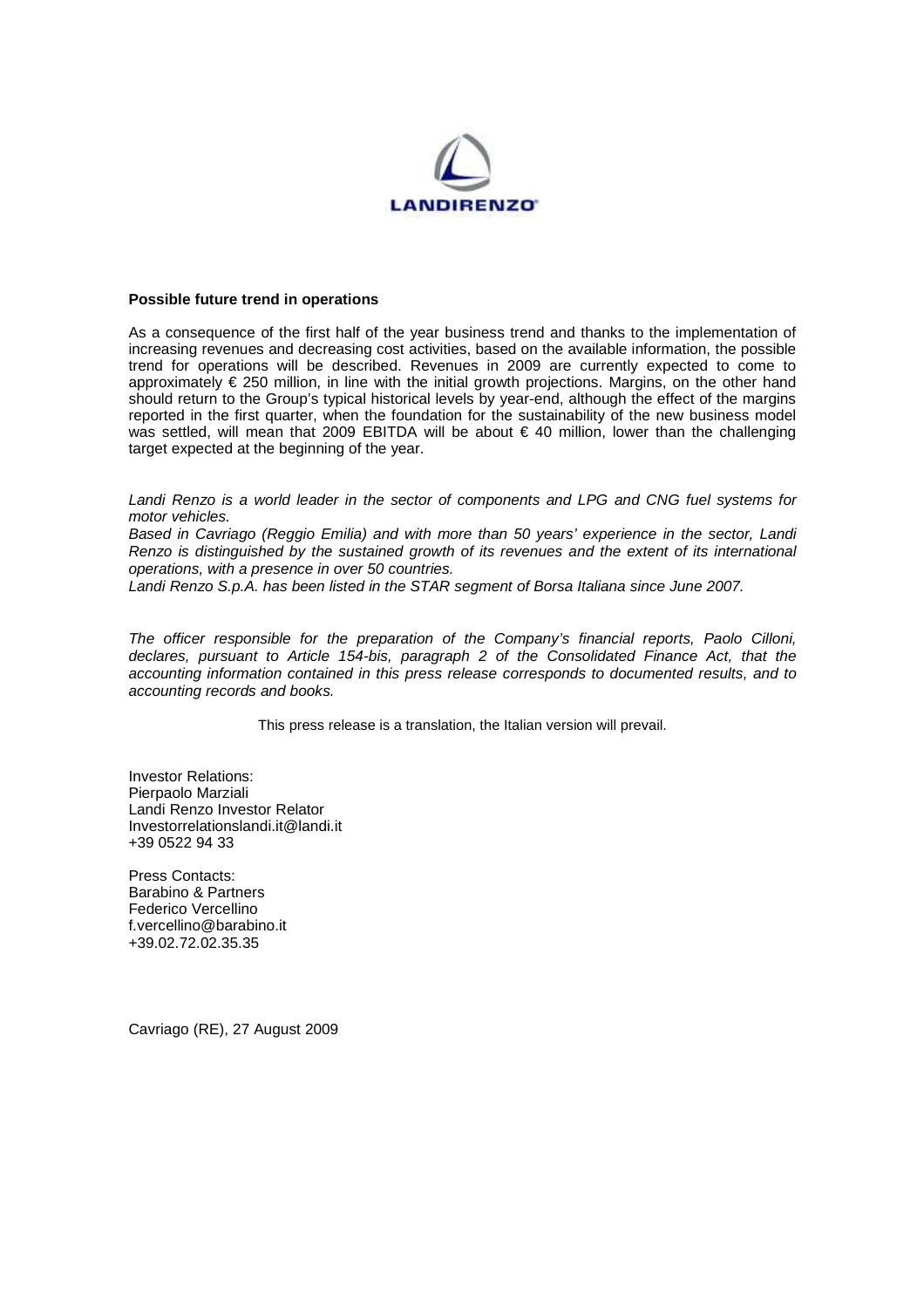

| <b>ASSETS (thousands of Euros)</b>                                                                                                                                                      | 30 June 2009 | 31 December 2008 | 30 June 2008                                                                                 |
|-----------------------------------------------------------------------------------------------------------------------------------------------------------------------------------------|--------------|------------------|----------------------------------------------------------------------------------------------|
| Non-current assets                                                                                                                                                                      |              |                  |                                                                                              |
| Property, plant and equipment                                                                                                                                                           | 27,752       | 25,106           | 18,624                                                                                       |
| Development expenditure                                                                                                                                                                 | 4,059        | 3,661            | 2,044                                                                                        |
| Goodw ill                                                                                                                                                                               | 51,961       | 51,961           | 2,988                                                                                        |
| Other intangible assets with finite useful lives                                                                                                                                        | 17,654       | 18,063           | 1,362                                                                                        |
| Other non-current financial assets                                                                                                                                                      | 73           | 73               | 75                                                                                           |
| Deferred tax assets                                                                                                                                                                     | 4,639        | 4,059            | 2,829                                                                                        |
| <b>Total non-current assets</b>                                                                                                                                                         | 106,138      | 102,923          | 27,921                                                                                       |
|                                                                                                                                                                                         |              |                  |                                                                                              |
| <b>Current assets</b>                                                                                                                                                                   |              |                  |                                                                                              |
| Trade receivables                                                                                                                                                                       | 92,179       | 48,977           | 62,476                                                                                       |
| Trade receivables - related parties                                                                                                                                                     | 586          | 586              | 0                                                                                            |
| Inventories                                                                                                                                                                             | 62,567       | 68,163           | 44,314                                                                                       |
| Other receivables and current assets                                                                                                                                                    | 4,799        | 7,425            | 7,851                                                                                        |
| Current financial assets                                                                                                                                                                | 114          | 156              | 143                                                                                          |
| Cash and cash equivalents                                                                                                                                                               | 19,713       | 30,272           | 49,285                                                                                       |
| <b>Total current assets</b>                                                                                                                                                             | 179,958      | 155,579          | 164,069                                                                                      |
|                                                                                                                                                                                         |              |                  |                                                                                              |
| <b>TOTAL ASSETS</b>                                                                                                                                                                     | 286,096      | 258,502          | 191,990                                                                                      |
|                                                                                                                                                                                         |              |                  |                                                                                              |
| <b>EQUITY AND LIABILITIES (thousands of Euros)</b>                                                                                                                                      | 30 June 2009 | 31 December 2008 | 30 June 2008                                                                                 |
| Equity attributable to the shareholders of the parent                                                                                                                                   |              |                  |                                                                                              |
| Share capital                                                                                                                                                                           | 11,250       | 11,250           | 11,250                                                                                       |
| Other reserves                                                                                                                                                                          | 105,777      | 87,154           | 87,839                                                                                       |
| Profit(Loss) for the period/year                                                                                                                                                        | 3,664        | 26,706           | 15,337                                                                                       |
|                                                                                                                                                                                         | 120,691      | 125,110          |                                                                                              |
| Total equity attributable to the shareholders of the parent                                                                                                                             |              |                  | 114,427                                                                                      |
| <b>Minority interests</b>                                                                                                                                                               | 110          | 290              | 227                                                                                          |
|                                                                                                                                                                                         |              |                  |                                                                                              |
| <b>TOTAL EQUITY</b>                                                                                                                                                                     | 120,801      | 125,400          | 114,654                                                                                      |
|                                                                                                                                                                                         |              |                  |                                                                                              |
| Non-current liabilities                                                                                                                                                                 |              |                  |                                                                                              |
| <b>Bank loans</b>                                                                                                                                                                       | 41,944       | 27,679           | 1,437                                                                                        |
|                                                                                                                                                                                         |              |                  |                                                                                              |
| Other non-current financial liabilities                                                                                                                                                 | 465<br>1,018 | 465              | 560<br>284                                                                                   |
| Provisions for risks and charges                                                                                                                                                        |              |                  |                                                                                              |
|                                                                                                                                                                                         |              | 495              |                                                                                              |
| Defined benefit plans                                                                                                                                                                   | 2,492        | 2,579            |                                                                                              |
| Deferred tax liabilities                                                                                                                                                                | 6,805        | 6,975            |                                                                                              |
| <b>Total non-current liabilities</b>                                                                                                                                                    | 52,724       | 38,193           |                                                                                              |
|                                                                                                                                                                                         |              |                  |                                                                                              |
| <b>Current liabilities</b>                                                                                                                                                              |              |                  |                                                                                              |
|                                                                                                                                                                                         | 37,465       | 8,465            |                                                                                              |
|                                                                                                                                                                                         | 167          | 167              |                                                                                              |
|                                                                                                                                                                                         | 60,790       | 66,641           |                                                                                              |
|                                                                                                                                                                                         | 2,138        | 10,350           |                                                                                              |
|                                                                                                                                                                                         | 5,440        | 3,581            |                                                                                              |
| Bank overdraft and short-term loans<br>Other current financial liabilities<br>Trade payables<br>Trade payables - related parties<br><b>Tax liabilities</b><br>Other current liabilities | 6,571        | 5,705            |                                                                                              |
| Other current liabilities - related parties                                                                                                                                             | O            | 0                |                                                                                              |
| <b>Total current liabilities</b>                                                                                                                                                        | 112,571      | 94,909           | 1,953<br>2,010<br>6,244<br>3,458<br>164<br>48,324<br>6,155<br>8,827<br>4,083<br>79<br>71,091 |
|                                                                                                                                                                                         |              |                  |                                                                                              |